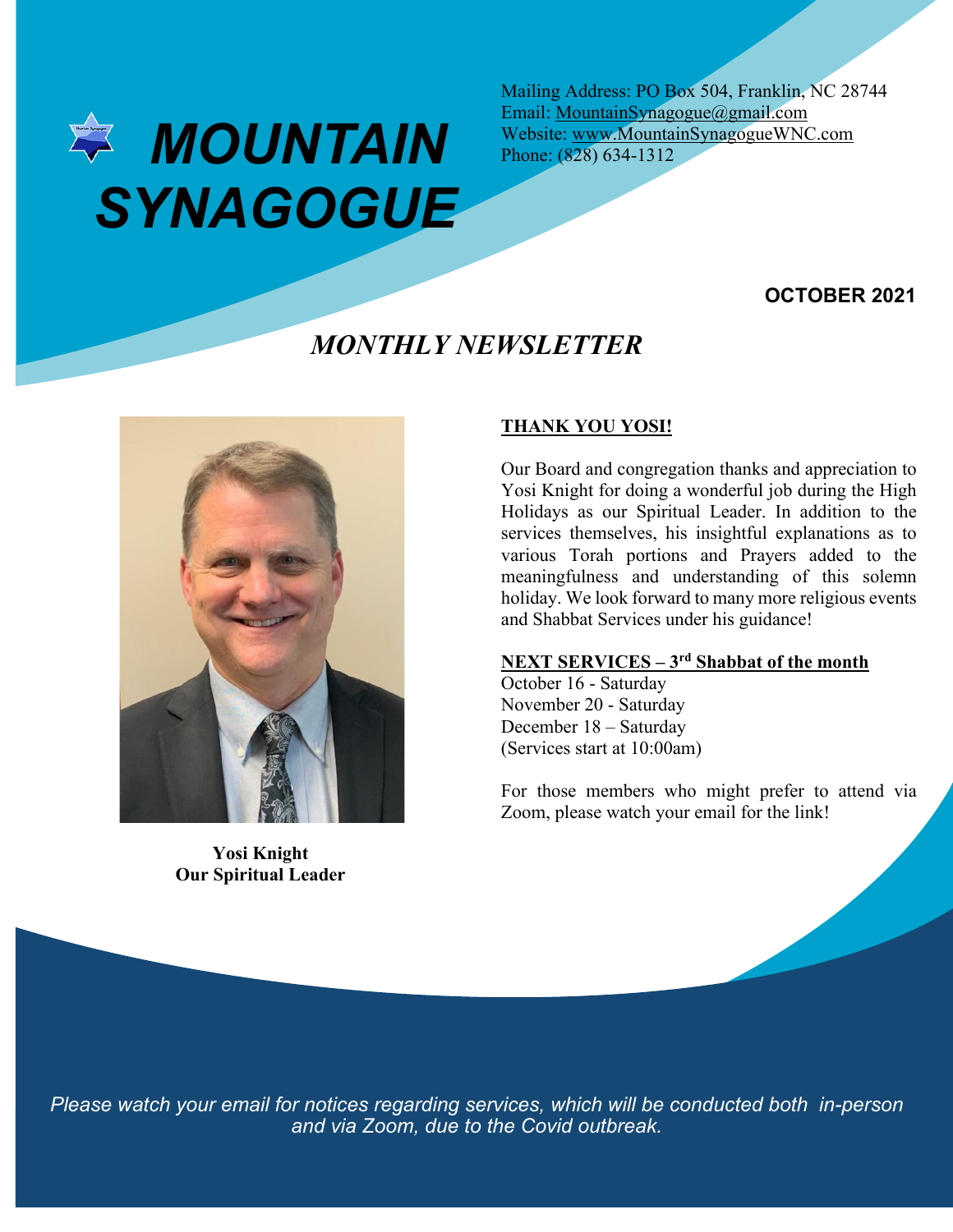### **NOTICES AND ANNOUNCEMENTS**

- 1. Have some news to share with our members? We want it all! Contact our newsletter editor, Harvey Morse at: harvey@probate.com or call: (828) 631-0000
- 2. All Friday evening services will begin at 7:00pm and all Saturday morning services will start at 10:00am.
- 3. We are in need of a laptop computer for our Zoom services. If you have one to donate or wish to purchase one for the synagogue, please contact Harvey at: (828) 631-0000

#### **4. Mishaberah – (Prayers for those who are ill)**

Jim Fierburg David Bryant Rhoda Haber Hal Lunsik Libby Katzenson Phyllis Cardoza Richie Aaron Mike Arnold George Berman Maxine Goldstein Leslie Hughes

#### **5. Yahrzeit Information**

We are updating our list of member's family Yahrzeits. Please send the names, your relationship to the deceased and the dates of death to Vickie Sanders. Her email is: walknnature186@yahoo.com

#### **6. Yahrzeit Donations**

Harvey Morse in memory of brother, Bennett Morse Rhoda Haber in memory of Leslie Finkelstein, Son in Law

#### 7. **HIGH HOLIDAY DONATIONS**

Harvey Morse John and Shari Rall Marty Rosenfield and Donna Woods Norma Schulman Joel and Laurie Edelson Terri Baker Ed Pomerantz Marshall and Glenda Greenman Victory Baptist Church Chuck Auster and Mayer Lumbres Judy Meyers Mike and Bobbi Serra Mike and Deb Arnold

#### 8. **October Birthdays**

Robert Rosenfeld Hal Lunsik Allan Baer Kristen Eisenbraun Shayna Sinrich Stephanie Lunsik

#### **9. Welcome To Our New Members**

Leo and Karen Katz Gina Eandi Allan and Terri Baer Chuck Auster and Mayer Lumbres

## **PRESIDENT'S MESSAGE**

Sharing our Kol Nidre Thoughts With You

*Dear Members, It's time for the Kol Nidre appeal from the temple president. That's me! For those that do not know me, my name is Joel Edelson.*

*So how do I encourage each one of you to open your pockets and make a pledge, and hopefully a very generous pledge this year? That's a great question. Anyone out there have the answer? Okay, I think I do. It's very important to me and many of you out there that Mountain Synagogue has a strong and viable future. Why is there some doubt about that future? Let me tell you why.*

*It's a fact that the number of Jewish families living in our area is on the decline and many of those Jewish families who do move in believe, unlike all of you, that they have no need for a synagogue. That thinking, of course, could potentially lead to the end of synagogue life as we know it. But, as most of you know, synagogue life, whether you attend one or two days a year or every week of the year, is vital to us to maintain our Jewish identity. For 41 years - Mountain Synagogue is that place. Our synagogue serves to bring Jews together – for worship, study, and community.*

*Each of us has our own reasons for being a member of Mountain Synagogue. In the spirit of Jewish tradition, if I asked everyone here for your reasons, I'd get many, many different answers.*

*To me, Mountain Synagogue is the place where our members are being taught to love and embrace Judaism and enjoy the many wonderful holidays and traditions our religion boasts.*

*To me, Mountain Synagogue is the place where we can celebrate together holidays, mitzvahs (like adult b'nai mitzvahs) and other joyous occasions.*

*To me, Mountain Synagogue is the place to come together to support others in crisis, to rally together to help others in need, and console one another when a loss of a loved one must be confronted.*

*To me, Mountain Synagogue is the place where we meet new friends, experience friendship, and have a sense of belonging.*

*To me, Mountain Synagogue is the place where we come to address larger Jewish concerns by addressing anti-Semitism, engaging in Tikkun Olam – through our participation in the Macon County Interfaith Coalition, and worship together to improve the nature of our society and the world.*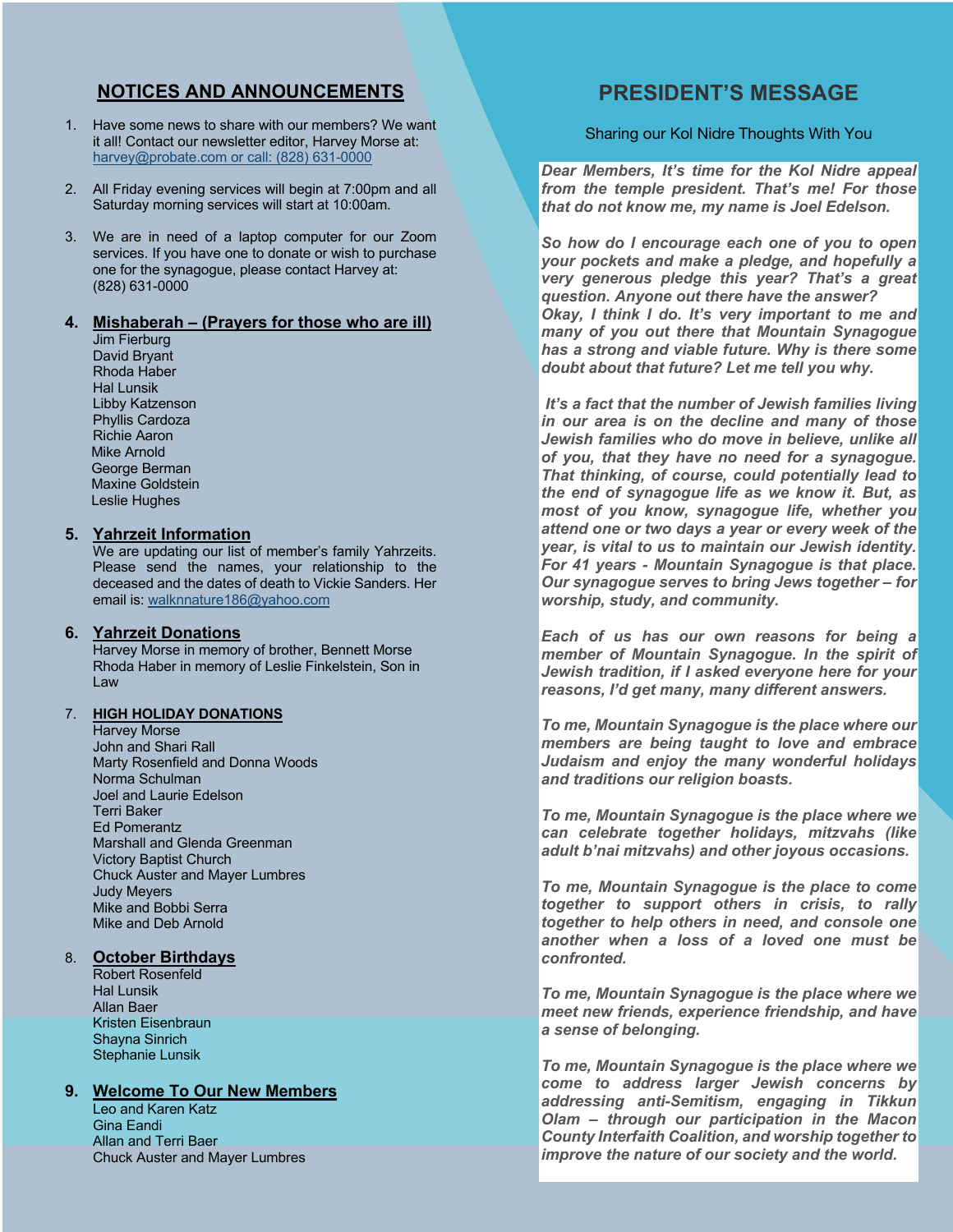#### **10. Memorial Plaques**

There is no better way to honor the memory of a deceased loved one than purchasing a memorial plaque which will be placed in our social hall. The cost is only \$50 per name for an engraved, permanent remembrance.

### **Public Relations Person Needed**

We are seeking a volunteer to represent Mountain Synagogue, who will visit or contact newspapers, hospitals, nursing facilities, Realtors, Chambers of Commerce and so forth, to make them aware of our existence and possibly hand out literature for them to distribute. If you are interested or would like to put a committee together to handle this task, please contact our corresponding secretary, Norma Schulman at n.schulman@frontier.com

#### **PRAYER BOOKS**

Our Mishkan t'Filah prayer books are available for \$40 each. Our new High Holiday Mahzor's are available for \$40 each.

Shipping is \$5.00 for one or two books. If interested, please send your name, address and which books you want together with payment to Mountain Synagogue, PO Box 504, Franklin, NC 28744. (Books may be picked up in person during services to avoid the shipping costs).

#### **NEW ORLEANS**

Visiting New Orleans? The MUSEUM OF THE SOUTHERN JEWISH EXPERIENCE has opened! It explores the many ways that Jews of the American South influenced and were influenced by the distinct cultural heritage of their communities, through exhibits, collections and programs. It's website is:www.msje.org

818 Howard Ave, New Orleans, LA 70113

#### **WEBSITE UPDATE**

Our website has now been updated with a link to copies of all 2021 previous newsletters by Harvey Morse, with the assistance of his nephew Ari Morse. www.MountainSynagogueWNC.com

*To me, Mountain Synagogue is the place where we form a new link in the chain of Jewish tradition carrying on historic values for future generations to inherit.*

*Mountain Synagogue is, in essence, a community, a special community consisting of all of us – of which we are all a part of – and which plays an important role in our lives.*

*It's hard to be Jewish alone. Through a congregation, one's Jewish life experience is enhanced and expanded by partnering with a community that is lasting and offers a rich menu of experiences throughout the year. That is what a Synagogue like Mountain Synagogue is all about – a place to provide for the spiritual, communal and educational needs of every generation of Jews.*

*Dues barely get us by each year. It's your Kol Nidre pledges and continuing membership that will take us into the future. If you leave it up to others, sooner or later, there will no longer be any others and Jewish life as we now experience it here at Mountain Synagogue may come to an end. Now, I don't want to scare anyone into thinking that Mountain Synagogue is about to shut down. It's not – and I expect it will be here for many, many more years to come. But, it's important, that we not take that for granted*

*So once again I ask each of you to be generous this year when you make your Kol Nidre pledge.*

*Do it for yourselves. Do it for your family. Do it for your children. Do it for your grandchildren, and Do it for the generations to come. L'Shana Tova and thank you!*

*Joel Edelson, President*

### **JEWISH FAMILY SERVICES**

Healing Solutions Counseling at Jewish Family Services has expanded our reach! We are now permanently offering telehealth counseling appointments with our licensed clinicians, who specialize in treating depression, anxiety, parenting challenges, grief, trauma, adjustment disorders, relationship problems, stress management, healthy aging, and LGBTQ+ support. Our therapy sessions are safe, private, and confidential. We will always meet you where you are. JFS accepts most Medicare, BCBS, United Healthcare, Cigna, Humana, and Aetna. Please inquire about other insurance. Sliding scale fees are available based on income to those who are uninsured.

Call 828-253-2900 or email  $\frac{info(\hat{a})}{iswnc.org}$  for more information. You can also get started by downloading client paperwork here.